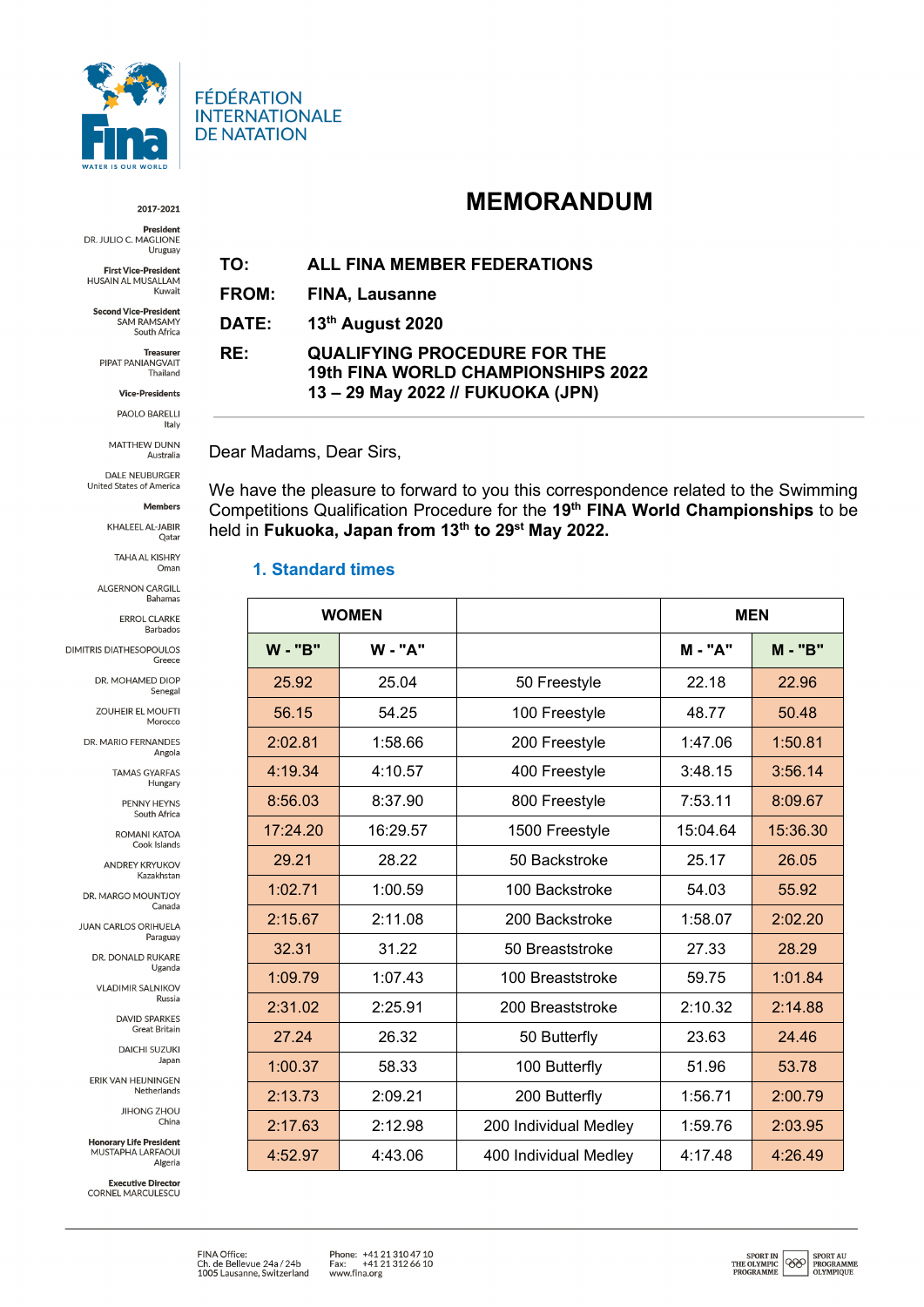

#### 2017-2021

**President** DR. JULIO C. MAGLIONE Uruguay

**First Vice-President** HUSAIN AL MUSALLAM Kuwai

**Second Vice-President** SAM RAMSAMY I RAMSAMT<br>South Africa

Treasure PIPAT PANIANGVAIT Thailand

**Vice-Presidents** 

**PAOLO BARELLI** Italy

MATTHEW DUNN Australia

**DALE NEUBURGER** United States of America

Members

KHALEEL AL-JABIR Oatar

> TAHA AL KISHRY Oman

**ALGERNON CARGILL** Bahamas

> ERROL CLARKE Barbados

**DIMITRIS DIATHESOPOULOS** Greece

> DR. MOHAMED DIOP Senega

ZOUHEIR EL MOUFTI Morocco

DR. MARIO FERNANDES Angola

> **TAMAS GYARFAS** Hungary

> > **PENNY HEYNS** South Africa

*ROMANI ΚΑΤΟΑ* Cook Islands

ANDREY KRYLIKOV Kazakhstar

DR. MARGO MOUNTJOY

**JUAN CARLOS ORIHUELA** Paraguay

> DR. DONALD RUKARE Uganda

**VLADIMIR SALNIKOV** Russia

> DAVID SPARKES **Great Britain**

**DAICHI SUZUKI** Japan

ERIK VAN HEIJNINGEN Netherlands

> **JIHONG ZHOU** China

**Honorary Life President** MUSTAPHA LAREAOUL Algeria

**Executive Director** CORNEL MARCULESCU

| <b>WOMEN</b> |                         | <b>MEN</b> |
|--------------|-------------------------|------------|
| 1 Team       | 4 x 100 m Freestyle     | 1 Team     |
| 1 Team       | 4 x 200 m Freestyle     | 1 Team     |
| 1 Team       | $4 \times 100$ m Medley | 1 Team     |

| 4 x 100 m Freestyle Mixed | 1 Team |
|---------------------------|--------|
| 4 x 100 m Medley Mixed    | 1 Team |

#### Explanation:

1. The "A" standards for the 2021 Worlds were created by using the faster of two times from:

a. The 2019 "A" qualifying time standard; and

b. The 16th place time from the 2019 World Championships

For this meet, the standards broke down as follows:

**Women**: 10 of the 2021 "A" time standards were the 2019 "A" time standard, and 7 of the 2020 "A" time standards were the 16th place time from the 2019 Worlds.

**Men**: 5 of the 2020 "A" time standards were the 2019 "A" time standard, and 12 of the 2020 "A" time standards were the 16th place time from the 2019 Worlds.

2. All "B" time standards were derived by multiplying the "A" time standard by 3.5%.

## **2. Qualifying period: 1st March 2020 – 1st May 2022**

If a National Federation enters only one (1) swimmer per event all swimmers entered must meet the qualifying B standard time. If two (2) swimmers are entered in the same event, both of them must meet the qualifying A standard time.

Federations may enter swimmers regardless of standard time as follows:

- having no swimmer qualified: two (2) men and two (2) women; \*
- having one (1) or two (2) swimmers qualified, additional swimmers up to a maximum of four (4) swimmers (two (2) men and two (2) women);
- having three (3) swimmers qualified one (1) additional swimmer provided that both genders are represented.
- \* Note: Please refer to FINA Rules **BL 9.3.6** and **BL 9.3.6.2 LINK - [FINA Rules](https://www.fina.org/content/fina-rules)**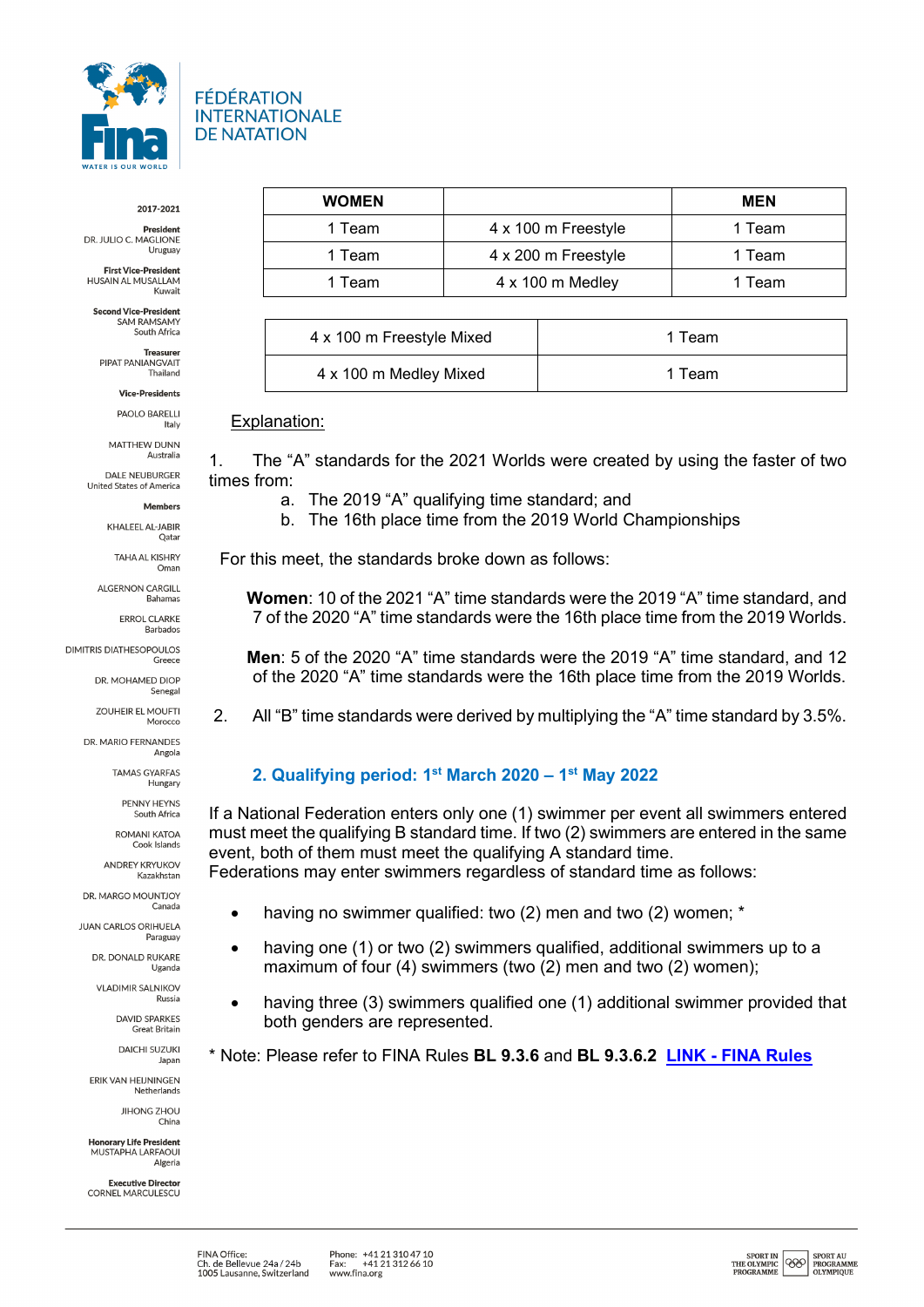

#### 2017-2021

**President** DR. JULIO C. MAGLIONE Uruguay

**First Vice-President** HUSAIN AL MUSALLAM Kuwait

**Second Vice-President** IN VICE-President

South Africa Treasure PIPAT PANIANGVAIT

Thailand

**Vice-Presidents** 

PAOLO BARELLI Italy

MATTHEW DUNN Australia

**DALE NEUBURGER** United States of America

Members

KHALEEL AL-JABIR Oatar

> **TAHA AL KISHRY** Oman

**ALGERNON CARGILL** Bahamas

> **ERROL CLARKE** Barbados

**DIMITRIS DIATHESOPOULOS** Greece

> DR. MOHAMED DIOP Senegal

ZOUHEIR EL MOUFTI Morocco

DR. MARIO FERNANDES Angola

> **TAMAS GYARFAS** Hungary

> > PENNY HEYNS South Africa

*ROMANI ΚΑΤΟΑ* Cook Islands

ANDREY KRYLIKOV Kazakhstar

DR. MARGO MOUNTJOY

**JUAN CARLOS ORIHUELA** Paraguay

> DR. DONALD RUKARE Uganda

**VLADIMIR SALNIKOV** Russia

> DAVID SPARKES **Great Britain**

**DAICHI SUZUKI** Japan

ERIK VAN HEIJNINGEN Netherlands

> **JIHONG ZHOU** China

**Honorary Life President** MUSTAPHA LAREAOUL Algeria

**Executive Director** CORNEL MARCULESCU **BL 9.3.6 Swimming** 

The minimum age for swimmers competing in the Olympic Games, FINA World Championships and FINA World Swimming Championships (25m) shall be the same as the minimum age for the FINA World Junior Swimming Championships: Women, 14 years of age, and Men, 15 years of age, on 31st December in the year of competition, except younger Competitors may participate in these competitions if they have achieved at least the "B" Standard Entry Time in the respective event.

**BL 9.3.6.2** At the World Championships, National Federations may enter swimmers who have not achieved either Standard Entry Time as follows:

**a)** With no swimmers who have achieved the "A" or "B" Standard Entry Time: National Federations may enter up to four (4) swimmers, two (2) men and two (2) women.

**b)** With one (1) or two (2) swimmers who has achieved the "A" or "B" Standard Entry Time: National Federations may enter up to a maximum of four (4) swimmers (two (2) men and two (2) women), and with three (3) swimmers who have achieved the "A" or "B" Standard Entry Time, one (1) additional swimmer provided that both genders are represented.

**c)** The swimmers who have not achieved either Standard Entry Time will only be permitted to enter up to two (2) individual events each.

**d)** An individual entry for a swimmer without an "A" or "B" Standard Entry Time must be in an event where no other swimmer from the National Federation has been entered.

Swimmers entered without an entry time must have participated in the National Championships of the Federation. These swimmers will be allowed to enter in two (2) different events each, but they cannot swim in the same event, e.g. 50 m Freestyle.

Gender Relays:

- Men & Women: 4x100m Freestyle, 4x200m Freestyle, 4x100m Medley One (1) Relay per Federation;
	- Mixed Relays: 4x100m Freestyle, 4x100m Medley One (1) Relay per Federation.

### **3. Qualifying events – see BL 12**

Continental Championships, International Competitions and National Competitions held between **1st March 2020 and 1st May 2022**.

FINA will only accept entry times which have been achieved at competitions officially approved by FINA.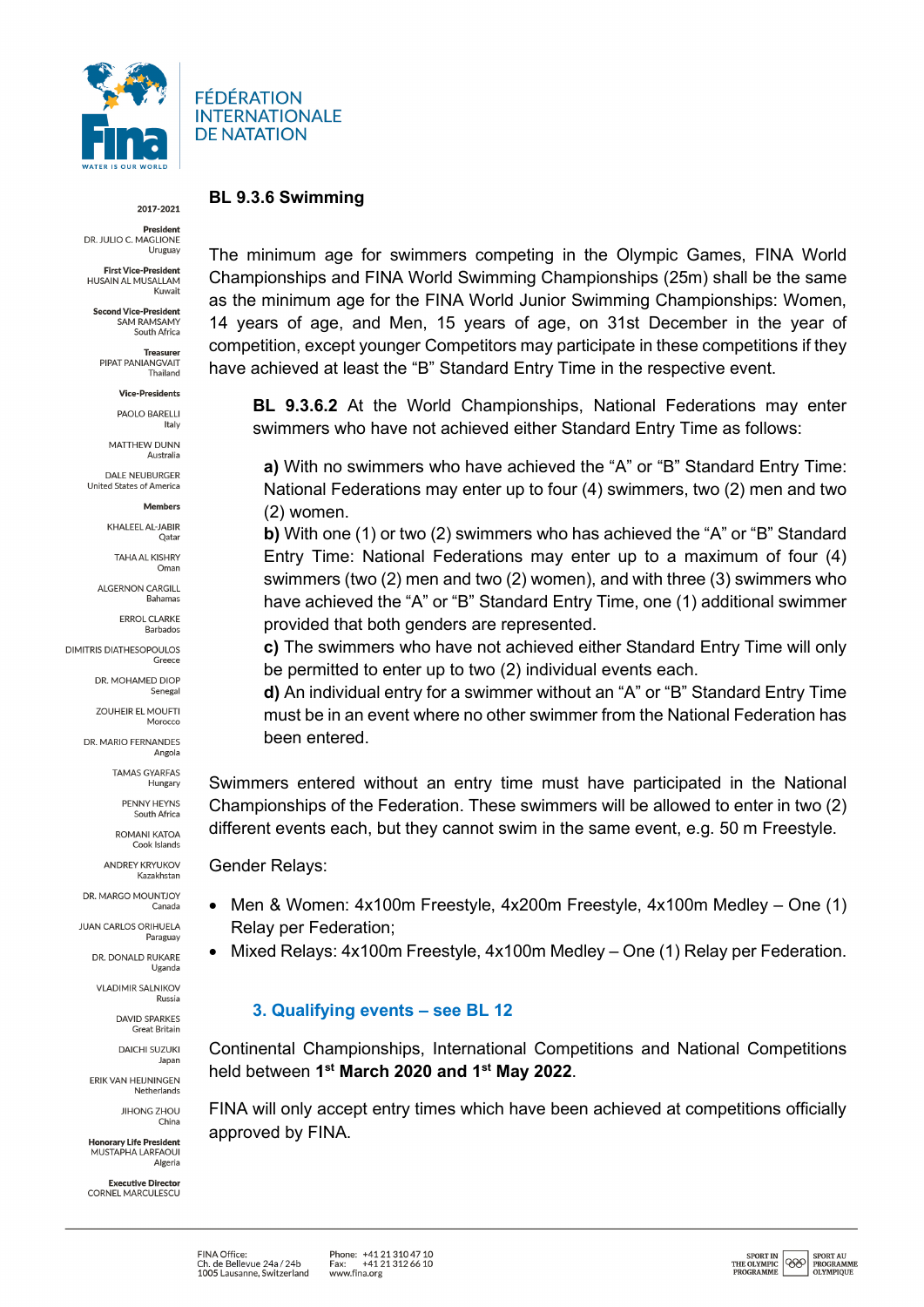

2017-2021

**President** DR. JULIO C. MAGLIONE Uruguay

**First Vice-President** HUSAIN AL MUSALLAM Kuwait

**Second Vice-President** ia vice-President<br>SAM RAMSAMY r KAMSAMT<br>South Africa

Treasure PIPAT PANIANGVAIT Thailand

**Vice-Presidents** 

PAOLO BARELLI Italy

MATTHEW DUNN Australia

**DALE NEUBURGER** United States of America

Members

KHALEEL AL-JABIR Oatar

> TAHA AL KISHRY Oman

**ALGERNON CARGILL** Bahamas

> **ERROL CLARKE** Barbados

**DIMITRIS DIATHESOPOULOS** Greece

> DR. MOHAMED DIOP Senegal

> > ZOUHEIR EL MOUFTI Morocco

DR. MARIO FERNANDES Angola

> **TAMAS GYARFAS** Hungary

> > PENNY HEYNS South Africa

*ROMANI ΚΑΤΟΑ* Cook Islands

**ANDREY KRYLIKOV** Kazakhstar

DR. MARGO MOUNTJOY

**JUAN CARLOS ORIHUELA** Paraguay

DR. DONALD RUKARE Uganda

**VLADIMIR SALNIKOV** Russia

> **DAVID SPARKES Great Britain**

**DAICHI SUZUKI** Japan

ERIK VAN HEIJNINGEN Netherlands

> **JIHONG ZHOU** China

**Honorary Life President** MUSTAPHA LAREAOUL Algeria

**Executive Director** CORNEL MARCULESCU

### **4. Application for qualifying events**

In order to register an International Competition or a National Competition as a Qualifying Meet for swimmers to achieve the FINA "A" and "B" Qualifying Standard Times, please fill out the attached "Application Form" and return it to the **FINA Office in Lausanne (SUI) as soon as possible** taking into account the following:

- *All competitions must be approved before they take place;*
- *National Federations should submit their application forms for - rescheduled competitions in 2020 45 days before the event*
	- *- competitions in 2021 no later than 31st December 2020*
	-
	- *- competitions in 2022 no later than 31st December 2021*

### **NO APPLICATION FOR A NATIONAL AND/OR INTERNATIONAL COMPETITION WILL BE CONSIDERED AFTER 31st DECEMBER 2021.**

*Please kindly note that all events approved for the Tokyo 2020 Olympic Games between 1st March 2020 and 27th June 2021 (End of Qualification Period for Tokyo 2020) are automatically approved as qualifying events for the FINA World Championships Fukuoka 2022. The NF does not need to resubmit the application.*

We would like to draw your attention to the following:

- It is very important to indicate on the "Application Form" the INFORMATION ON THE TIMING SYSTEM to be used at the competitions to be organised by the National Federations where the swimmers could achieve the FINA "A" and "B" Qualifying Standard Times.

- FINA will only recognise swimming competitions where Referees and Starters included on the FINA Swimming Officials Lists **No. 19 and No. 20** are officiating for competitions held in 2020 and FINA Swimming Officials Lists **No. 20 and No. 21** for competitions held in 2021 and 2022.

- In order for FINA to endorse the Swimming Qualifying Time Standards achieved at approved competitions, the National Federation / Organiser must send the official results to the FINA Office at rankings@fina.org IMMEDIATELY AFTER THE CONCLUSION OF THE COMPETITION.

**We remind you that ONLY Lenex or Hy-Tek cl2/sdif will be accepted**. The electronical file must be sent together with the corresponding pdf file.

**FINA will not accept any results sent in .word, .excel or solely .pdf format**. Results sent in this format will not be considered for the FINA rankings nor be valid as qualifying entry times.